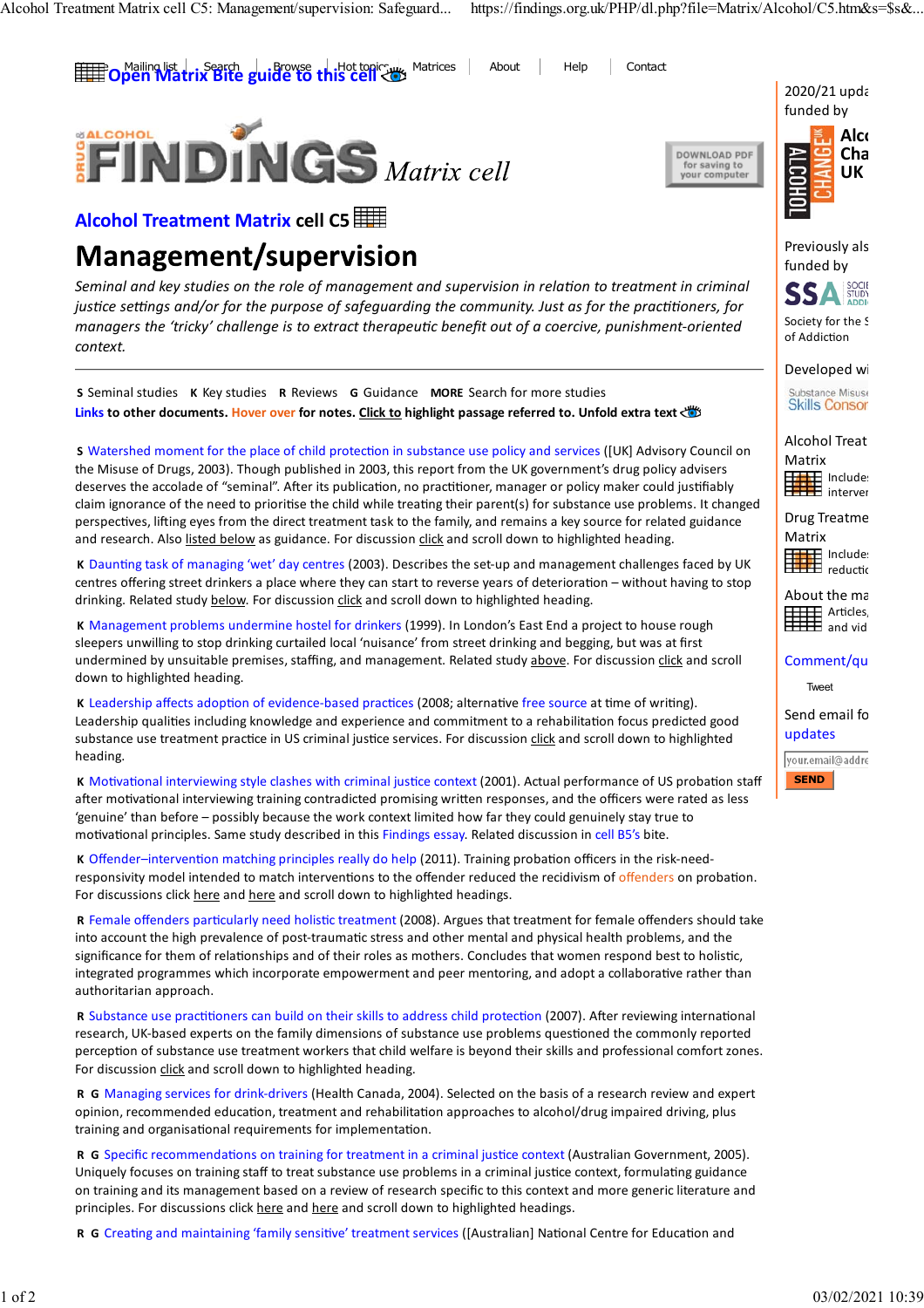Training on Addiction, 2010). Reviews generic and substance use‐specific research as a basis for guidance on workforce development policies and practices to help ensure treatment services safeguard their clients' children. For related discussion click and scroll down to highlighted heading.

**G** Child protection is part of the business of substance use services ([UK] Advisory Council on the Misuse of Drugs, 2003). Results of an inquiry into children in the UK seriously affected by parental drug use. Says that though "Our main focus is … on problem drug use … many of the recommendations … will also be applicable to the children of problem drinkers". Includes (starting p. 82) guidance on incorporating child protection measures into the work of drug and alcohol services. Update published in 2006. Also listed above as a seminal report. For discussion click and scroll down to highlighted heading.

**G** Scottish guidance on protecting families and children advocates "whole family" recovery (Scottish Government, 2013). Guidance specific to substance use intended for all child and adult services, including drug and alcohol services. Sees treatment of the parent's substance use as one element of a "whole family" strategy responding to the wider family's needs, such as supporting children and enhancing parenting and resilience. The role substance use services should play in a system which (*Getting our Priorities Right* is the title) prioritises child welfare, including what new patients should be asked about the children in their lives. Related local toolkit listed below. For discussion click and scroll down to highlighted heading.

**G** 'Toolkit' to help practitioners safeguard children and families affected by problem substance use (NHS Lothian and partner agencies, 2014). Co‐produced by health, social and enforcement authorities in the Edinburgh region. Designed to assist the day-to-day practice of health and social care practitioners working with children and families affected by alcohol and drug problems in the family, but can also act as a checklist and guidance for their managers. *Getting it Right* in the toolkit's title echoes the Scottish national guidance listed above. For related discussion click and scroll down to highlighted heading.

**G** Key capabilities for treatment staff to work with male perpetrators of domestic violence (2015). Published by King's College, London, and developed on the basis of UK research (2016). Helps substance use treatment services define and clarify key staff capabilities for working with male substance users who are violent to intimate partners. See also generic NICE quality standards ([UK] National Institute for Health and Care Excellence, 2016) for health and social care services on assessing and responding to domestic abuse.

**G** Good practice in responding to domestic and sexual violence involving substance use (2013). UK guidelines based on a government-funded project intended to improve responses to victims and perpetrators of domestic and sexual violence associated with substance use and/or mental health problems. Includes minimum standards of practice and guidance on policies and procedures. See also generic NICE quality standards ([UK] National Institute for Health and Care Excellence, 2016) for health and social care services on assessing and responding to domestic abuse.

**G** US guidance on substance use treatment and domestic violence ([US] Substance Abuse and Mental Health Services Administration, 1997). Consensus guidance on how treatment services can identify and work with both perpetrators and victims.

**G** Australian guidance on addressing family and domestic violence in addiction treatment ([Australian] National Centre for Education and Training on Addiction, 2013). Among other functions, intended to guide managers in organising policies, procedures and staff training and development to identify and address family or domestic violence among substance use patients.

**G** Managing alcohol problems in prisoners (World Health Organization, 2012). Integrated model of best practice in care for problem‐drinking prisoners based on UK experience.

**G** US consensus guidance on substance use treatment in the criminal justice system ([US] Substance Abuse and Mental Health Services Administration, 2005). Guidance influenced by an impressive array of practitioners and service planners and endorsed by research and practice experts. Distils best research‐informed practice on topics including the selection of treatment interventions, matching these to the offender, and planning treatment programmes.

**MORE** Retrieve all relevant Effectiveness Bank analyses or search more specifically at the subject search page. See also hot topics on child protection and on helping the families of substance users.

Last revised 03 February 2021. First uploaded 01 June 2013

<sup>▶</sup> Comment/query

Suggest a new document to add to this cell

<sup>▶</sup> Return to/go to Alcohol Matrix

<sup>▶</sup> Open Effectiveness Bank home page

Add your name to the mailing list to be alerted to new studies and other site updates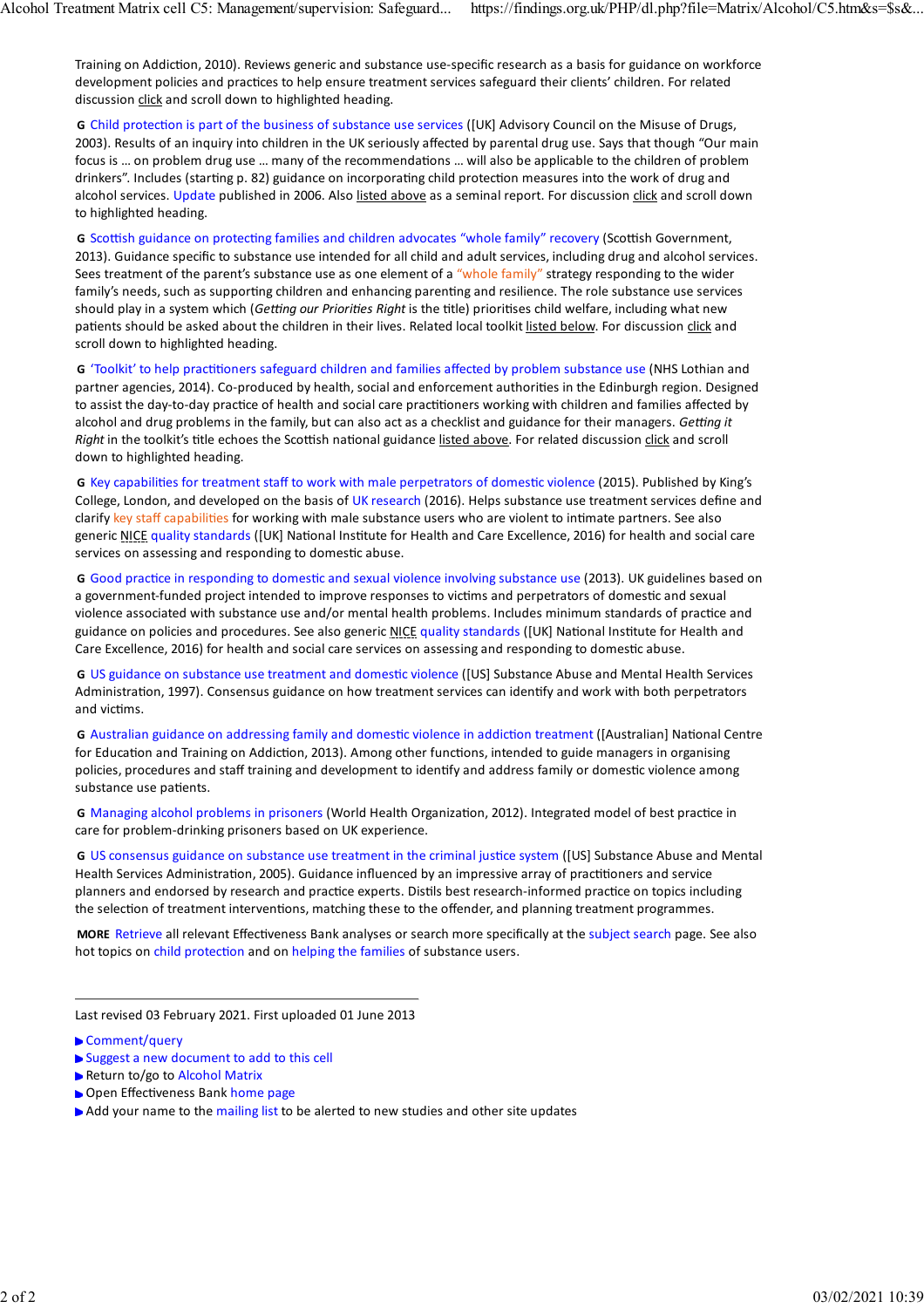## Home Mailing list Search Browse Hot topics Matrices About Help Contact  **Close Matrix Bite**

#### **Links to other documents. Hover over for notes. Click to highlight passage referred to. Unfold extra text**

**A** and adequately implemented, and whether staff are able to develop and maintain appropriate attitudes **What is this cell about?** Therapies (cell A5) and therapists (cell B5) matter of course, but so do the management functions of selecting, training and managing staff, and managing the intervention programme. In highly controlled studies, it may be possible to divorce the impact of an intervention from the management of the service delivering it, but in everyday practice, whether interventions get adopted and knowledge, depend on (document listed above) management and supervision.

*S* criminal justice and other authorities, whose primary aim is to safeguard those in contact with the patient *j* or the wider community. In these contexts, typically treatment is offered or imposed not because it has *m* been sought by the patient, but because it is thought that treating their drinking problems could cut *c* crime, safeguard the drinker's family, and prevent harm to others through drink‐driving or other alcohol‐ **L** include studies which document the community and family impacts of treatment in general. This cell is about the role played by these management functions in treatment organised and/or funded by affected behaviour. Even when treatment has been organised primarily to benefit the patient rather than their family or the broader community, these benefits may nevertheless emerge, so this cell may also

sector as substance use treatment in criminal justice contexts, but listed above, the Australian state of Victoria commissioned just such a review to inform its training programme. Published jointly with the Australian government, it benefited from an unusually well resourced national focus on workforce development in substance use treatment. Included in the review was a thoughtful exploration of the role a of management, training and supervision in the melding of disparate objectives and philosophies. On the **Where should I start?** It is rare to find reviews focused on workforce development in such a narrow basis of its review of relevant research, the same document also offered guidance to service managers.

d Among its messages on training were that: it must focus on offending as well as substance use; along with despite their "very different operating principles, values and procedures"; and managers and supervisors play a key role in making sure skills learnt in training are sustained on return to work. educational programmes, it can underpin collaboration between criminal justice and treatment systems

### *The justice system usually communicates to the offender that treatment is punishment*

d

L

Also stressed was that staff competence is critical to implementing rehabilitation in criminal justice settings where "the justice system usually communicates to the offender that treatment is punishment", and that in turn management is critical to developing and sustaining this competence through training

and ongoing support. In cell B5 the we made a similar argument, contending that in criminal justice, child protection and other contexts where treatment is coerced or mandated, staff competence is likely to be .<br>even more important than when treatment is given a head start by the client wanting it and wanting to m change of their own volition. In turn, this would make management support for staff training and into the mix, those most strongly related (document listed above) to evidence-based practice in the F treatment of offenders in US services included management training, knowledge, and orientation to development more important too. Perhaps reflecting this, when a host of possible influences were thrown quality and rehabilitation as opposed to punishment.

The critical role of staff competence in implementing rehabilitation in criminal justice setting was also highlighted by a report on the first trial (document listed above) of training probation officers in the 'riskneed-responsivity' model for matching interventions to the offender. It also offered an example of how <u>below</u>. management can reduce recidivism by organising staff training and ongoing support. More these findings

perception of substance use treatment workers that child welfare is beyond their skills and professional comfort zones.

Highlighted study Despite the prominence of the 'riskinterventions ( $\blacktriangleright$  panel), training offender supervisors to t implement this model has rarely been evaluated. Canada probation officers a randomly selected 51 were trained using risk-need-responsivity principles to match the intensity of services to an offender's risk of reoffending, to need‐responsivity' model in criminal justice treatment hosted the first trial (listed above). From among 80 target the factors which underlie criminal behaviour, and

#### **The risk‐need‐responsivity model**

The so-called 'risk-need-responsivity' model has been highly influential in guiding treatment interventions with criminal offenders. Its three core principles are:

**Risk** Providing intensive services to clients at higher risk of reoffending and minimal services to lower risk clients.

2020/21 upda funded by



Previously als funded by

SOCIE<br>STUDY Society for the S

of Addiction Developed wi

**Substance Misuse Skills Consor** 



Drug Treatme Matrix Include:

| About the ma |
|--------------|
| Articles,    |
|              |

reductic

Comment/qu

Tweet

Send email fo updates

vour.email@addre **SEND**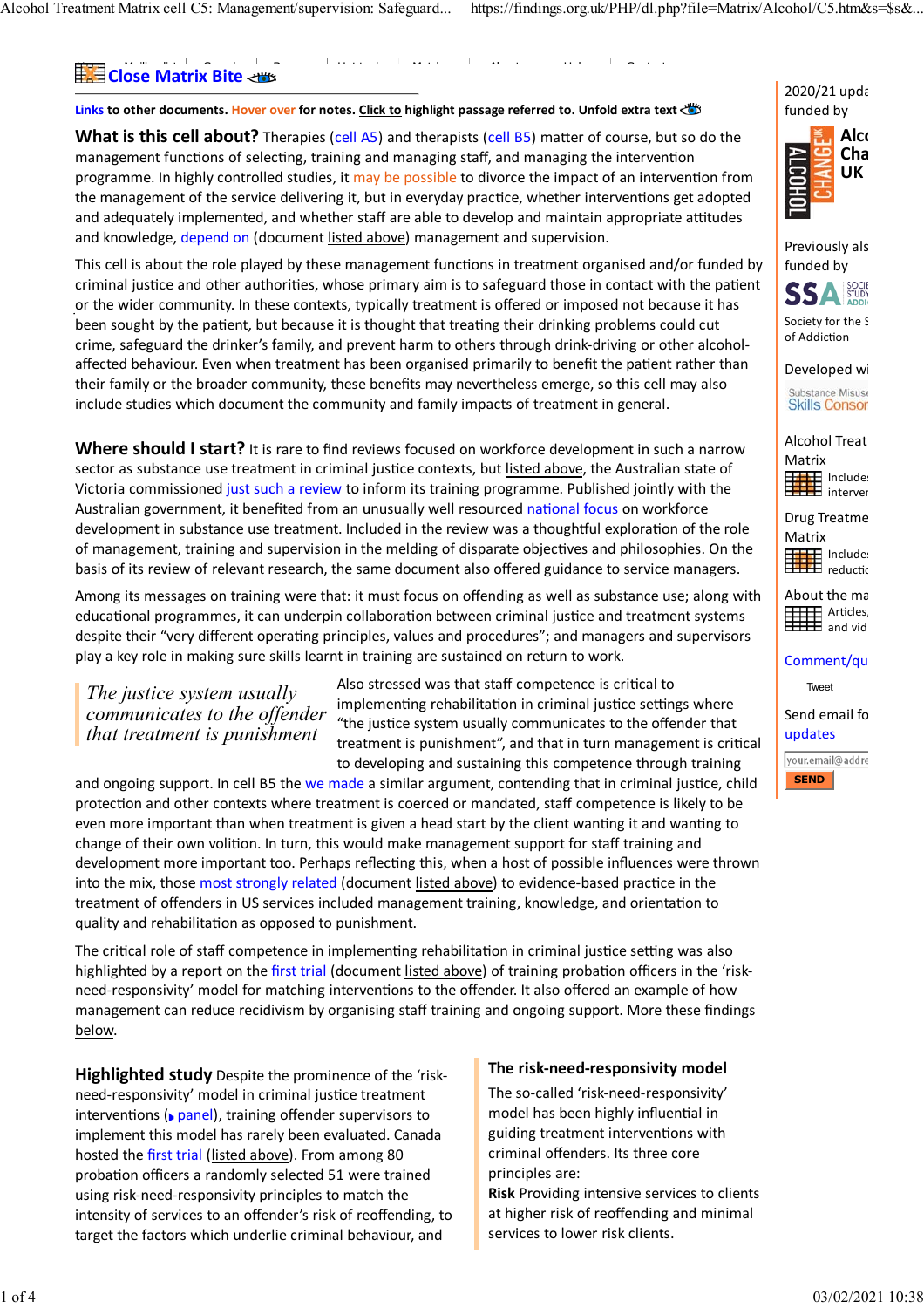to match intervention style and content to the offender; **Need** Target criminogenic needs or the the remaining 29 officers formed an untrained control group against whom findings from trained officers could exclusively problem drinkers or drug users, but generally **Namilla Responsivity** Match the style and mode of f their substance use seemed a major issue in their d offending. Both the model the officers were trained in, and  $\tilde{a}$ t the training itself, stressed targeting problematic attitudes be benchmarked. The offenders they supervised were not

**Need** Target criminogenic needs or the dynamic risk factors which underlie or drive criminal behaviour such as pro‐criminal attitudes and substance use. **Responsivity** Match the style and mode of intervention to the abilities, motivation, and learning style of the offender.

programmer this randomised that shorted such theiring surflet only<br>their practice, but also reduce the recidivism of the offenders  $\blacktriangleright$  chart. s. and thoughts using cognitive‐behavioural principles, but without formalising these into a manualised programme. This randomised trial showed such training can not only improve officers' skills and sharpen



**EXECUTER BY A LIGACE BY A LIGACE BY AND ENFORCEMENT AND ENGONOMIC LIGACE SET ALT AND ENFORCEMENT REGION. DESIGN** Note from our analysis that the training seems to have embodied effective interactive methods. Perhaps crucially, these included feedback on actual performance and continued post-training support 'pushed' to the officers rather than left for them to access (or not) on their own. However, a study of this kind can only make a stab at identifying the active ingredients stimulated by the supervision sessions suggested that the sole factor which accounted for these reductions was the use of cognitive techniques to alter pro‐criminal attitudes – a suggestion difficult to substantiate, as use of these techniques could not be

disentangled from the training as a whole and how well the probation officers had taken it on board.

Why this study was so important can be appreciated by turning to cell B5, where we learn that adjustments to the number and frequency of supervision contacts and caseload size (considered proxies for the officer's ability to exert control over the offender) have generally made no difference to reoffending. Instead, the *quality* of the work undertaken between supervisor and offender seems the reduce offending. But before you accept the practice implications of its findings, carefully read through our commentary on the study, and ask yourself if you can rely on these findings to guide the training of offender supervisors and how they conduct their supervision, especially unselected supervisors working in C the UK context – rather different from these self‐selected study participants in Canada. Also ask yourself –  $\overline{a}$ a criminal justice treatment interventions. active ingredient. The Canadian study seems to have found a way to improve this quality, and in turn as we do in the next section – why the findings were an exception to the generally non-proven record of

## f **Issues to consider and discuss**

s **Is cognitive‐behavioural the way to go?** Published in 2005, our starting point review (discussed c "Recent evaluations … reflect a promising deviation from previous perceptions of 'nothing works' to an era reviewers favoured cognitive-behavioural approaches to therapy and the 'risk-need-responsivity' model for matching intervention to offender (of which more above), so might have been yet more optimistic had they seen the findings of a later Canadian study <u>listed above</u> and described in the "Highlighted study" above) was upbeat about the interventions available for managers and trainers to build on, declaring that of practice that is driven by rigorous program evaluation and evidence‐based service delivery". The section.

family of 'talking therapies' which aim to teach new, relapse-preventing ways of acting and thinking.<br>The control of the control of the control of the control of the control of the control of the control of the c That study was concerned with training probation officers to implement supervision based on the risk‐need‐responsivity model of offender supervision and cognitive‐behavioural therapy – an influential

*There seems less cause for optimism when those principles and techniques are packaged into 'programmes'*

Typically the focus is on coping with the triggers, situations or emotional states likely to precipitate relapse. Rather than a set programme, in the Canadian study the training was about principles and techniques.

There seems less cause for optimism when those principles and techniques are packaged into 'programmes'. Check back on cell A5's bite which asked, "Why is the record so poor?" – in particular, for cognitive-behavioural programmes. A case in point was the major British study which found that when required by the courts, the main cognitive‐behavioural programme (ASRO) applied to problem substance users on probation could not be shown to have reduced reconviction rates relative to sentences without this requirement. The findings were not atypical; no convincing evidence from elsewhere supports such programmes for offenders relative to alternative or usual approaches.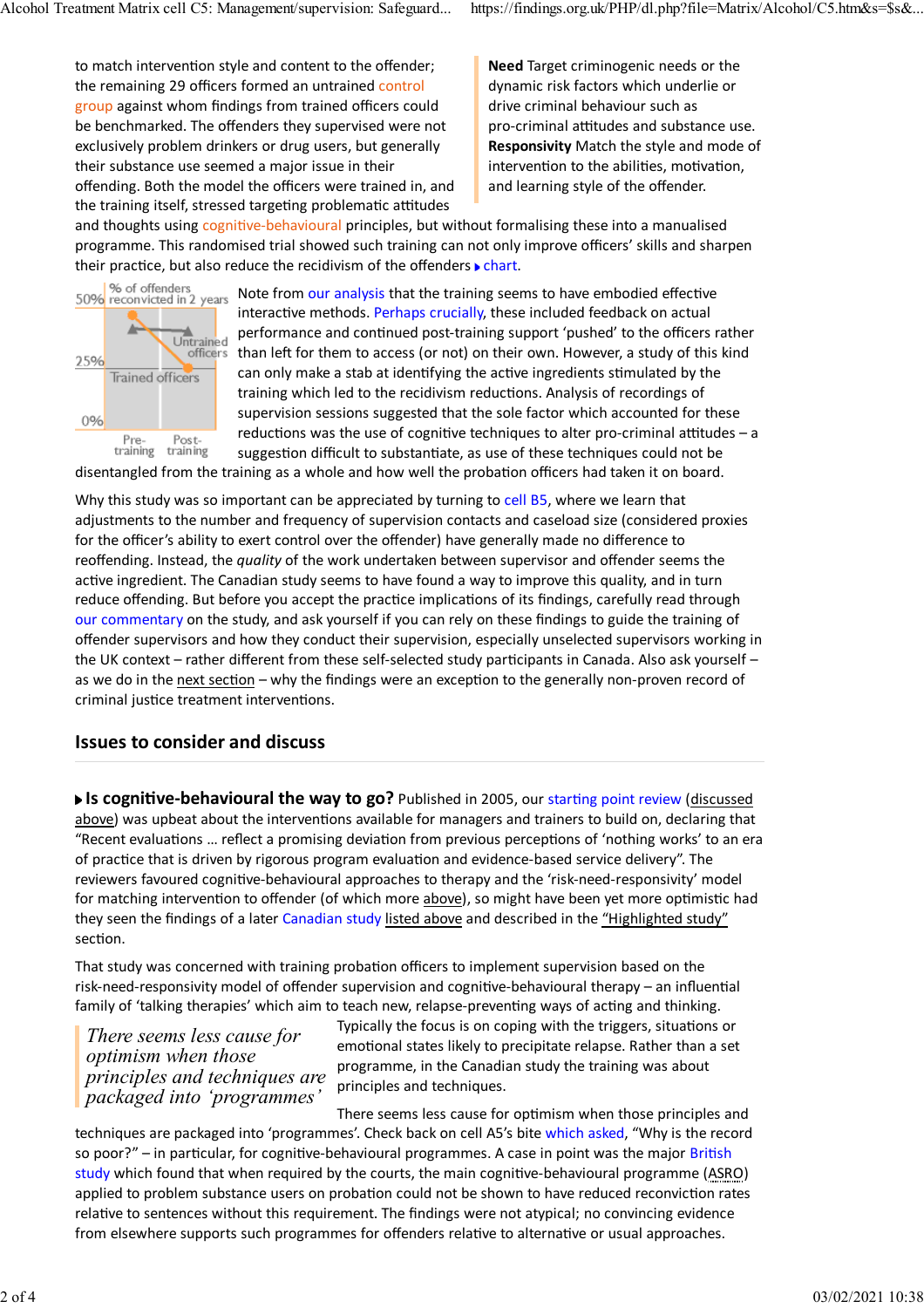For substance use treatment in general, research findings do not warrant a 'nothing works' pessimism about psychosocial approaches, but do suggest that overall 'nothing works *better*' than any other similarly coherent approach. As with other approaches, cognitive‐behavioural programmes do not stand out as exceptionally effective. Rather than the specific programme, the key thing may be that training in *any* convincing new approach instils optimism and re‐moralises a perhaps jaded workforce, and offers a coherent treatment rationale via which they can communicate that optimism to the offender – some of the 'common factors' highlighted in cell A4's bite. Training in these approaches also offers trainees specific activities and intermediate targets via which offender and therapist can collaborate, communicate, and develop their relationship – and that has been thought critical since at least Carl Rogers' seminal work, focused on in cell B4.

What is the essential performance-promoting core of training? Transmission of specific understandings and skills, or are these mainly a vehicle for bolstering non‐specific common factors? Can the latter be done without the former? Why the stress on cognitive‐behavioural approaches, when these have not yet been proven to be the most effective way to treat substance use problems among offenders? Are cognitive‐behavioural techniques active ingredients in generating positive change, and if they are, is it best to try to ensure quality by mandating an expertly crafted programme, or to risk 'drift' by focusing on principles and leaving wide discretion to the counsellor or offender supervisor? Might the answer be, 'It depends' – on how skilfully the practitioner can use that discretion?

**Is this the most difficult management task in the addictions field?** What we are referring to is running 'wet' centres where street drinkers can continue to drink. Here the management challenge seems so daunting that before undertaking it a probing appraisal should be made of whether an organisation's management, staff and resources, and the way it plans to work with service users, are capable of making things better for clients and community – or could make things worse.



**Service users in the garden of the Booth wet day centre in Manchester**

Two British studies of wet day centres (listed above) and of a residential wet hostel (wet hostel) illustrate the difficult balance between offering a welcoming, relaxed venue which attracts drinkers off the street and avoids them causing offence and concern to local residents and businesses, versus the need to exert some degree of control to ensure safety in the venue, and some degree of therapeutic challenge/pressure to move its clients on to better lives. The risk is that 'control' and 'challenge/pressure' will generate conflict with the clients and deter attendance, jeopardising the service's objectives.

### *Control and therapeutic challenge/pressure risk jeopardising the service's objectives*

Strong, clear management of the right kind was key in both sorts of venues. At the day centres, it was "unusually important that, alongside a strong client

oriented ethos, line management functions are vigilantly applied … Persuading and enabling clients to make positive changes is far more difficult than being welcoming and reassuring." Partly due to management failures, at first the hostel "never developed into a safe environment … and failed to provide services which might further improve [residents'] health and help tackle their alcohol problems ... Unwillingness to turn people away … or to enforce a disciplinary code on 'alcoholics' considered unable to control themselves contributed to … tension, arguments and sometimes violence which led some residents to leave and deterred potential applicants." But as at the day centres, difficult as they were, these challenges *could* be managed: "Management changes helped create a much improved atmosphere: casual 'drop in' stayers … were banned, the disciplinary code enforced, and key working properly instituted." So these projects *can* operate safely to the benefit of both their users and the local population,